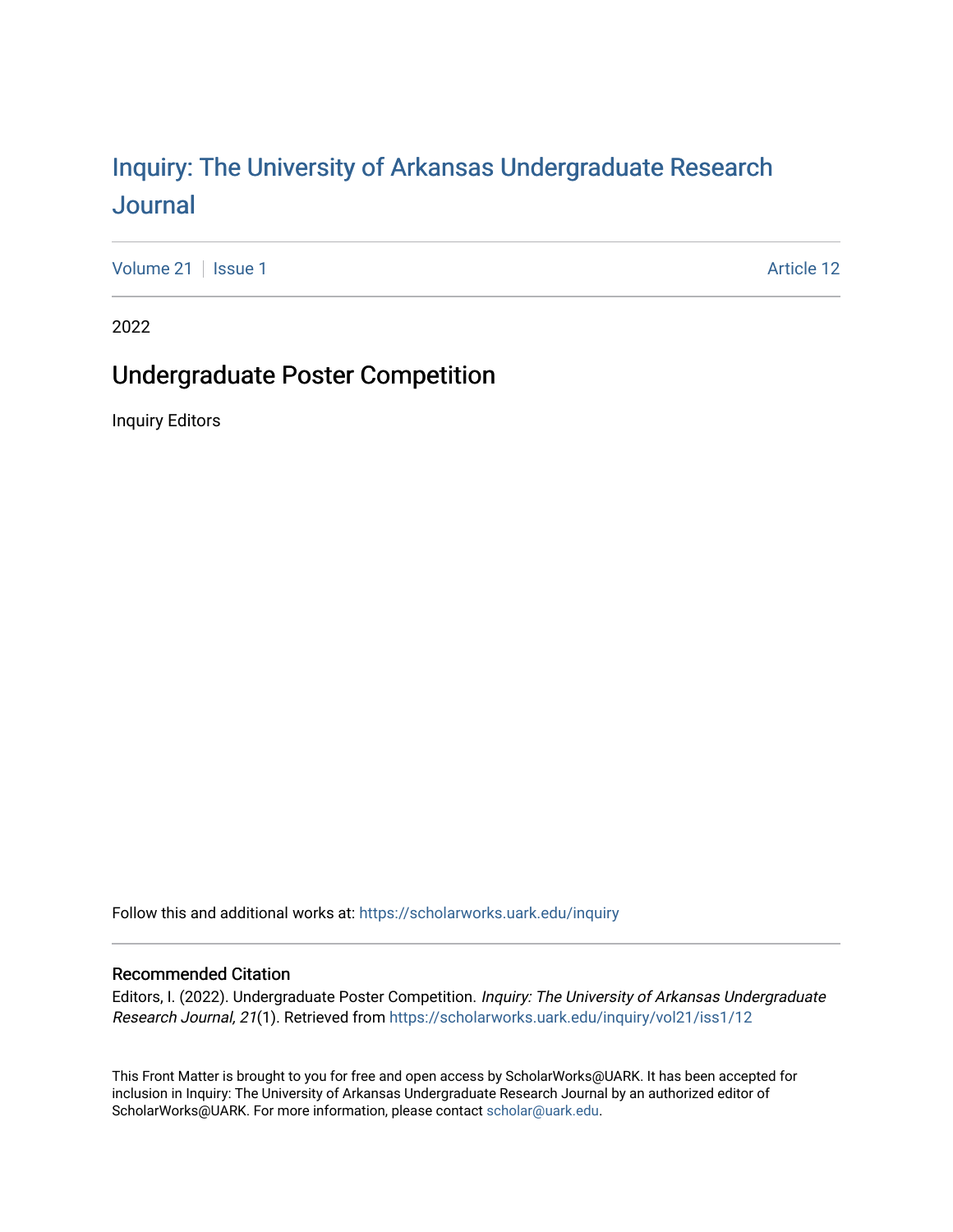## **National Undergraduate Week Poster Presentation Competition**

In April 2022, the University of Arkansas celebrated National Undergraduate Research Week with its own week-long celebration of student research conducted on our campus. This week, hosted by the Honors College, Office of Undergraduate Research, and University Libraries, included a Research Poster Competition, that exhibited the breadth of research/creative projects undertaken by undergraduate students at the university. Over 50 honors and non-honors students entered the competition. The winners in the eight research categories are listed below.

## **Art/Design & Humanities**

First Place Emily Snyder Hometown: Bentonville, AR Major(s): History, Latino and Latin American Studies "The Political Power of Museums: A Case Study on the Museum of Spanish Colonial Art" Mentor: Shawn Austin

Second Place Kaleigh Alwood Hometown: Centerton, AR Major(s): Music Education, Music Theory "Analysis of Robert Schumann's "Fantasy Pieces for Clarinet and Piano", opus 73, for a Greater Understanding of a Standard in Western Classical Solo Repertory" Mentor: Nophachai Cholthitchanta

Third Place Daniella Ruiz Cantu Hometown: Bentonville, AR Major(s): Political Science "Black Occularity, the White Gaze, and Color-Blindness in Shonda Rhimes' Bridgerton" Mentor: Lisa Corrigan

## **Engineering**

First Place Fah Sysavanh Hometown: Springdale, AR Major(s): Biomedical Engineering "The Interaction of Angiotensin I and II on Calcified Aortic Valve Cells" Mentor: Kartik Balachandran

Second Place Katherine Skiles Hometown: Baton Rouge, LA Major(s) Biological Engineering "Representativeness Evaluation of the Delta-Flux Network for Assessing Rice Landscapes in the Mid-South" Mentor: Benjamin Runkle

1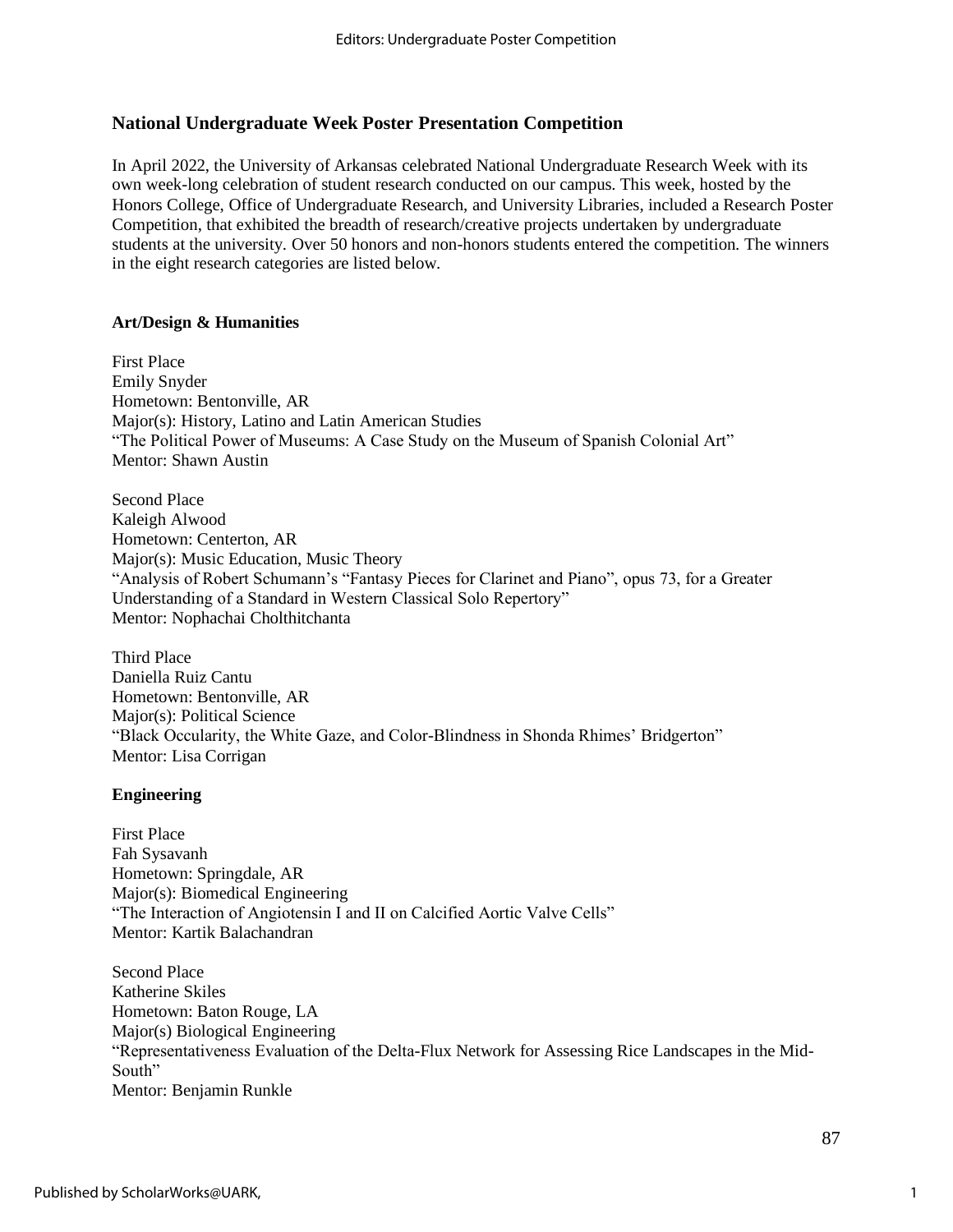Third Place John Sooter Hometown: Bentonville, AR Major(s): Industrial Engineering "Developing a carbon inclusive pricing model for time constrained last mile delivery services" Mentor: Chase Rainwater

## **Health Group 1**



First Place Madeline Kelly Hometown: Plano, TX Major(s): Communication Sciences and Disorders "Assessment of Tinnitus in Marching Band Members" Mentor: Margie Gilbertson

Second Place Savannah Ellis (O'Fallon, MO; Biology, Psychology) and Sarah Aly (Fayetteville, AR; Biomedical Engineering) "The Effect on Mental, Physical, and Social Health as a Result of the Return to In-Person Classes" Mentor: Samantha Robinson

Third Place Alric Fernandes Hometown: Bentonville, AR Major(s): Chemistry, Biology "Robust Geographically Weighted Regression to Explore Regional Differences in Tobacco Use Determinants" Mentor: Samantha Robinson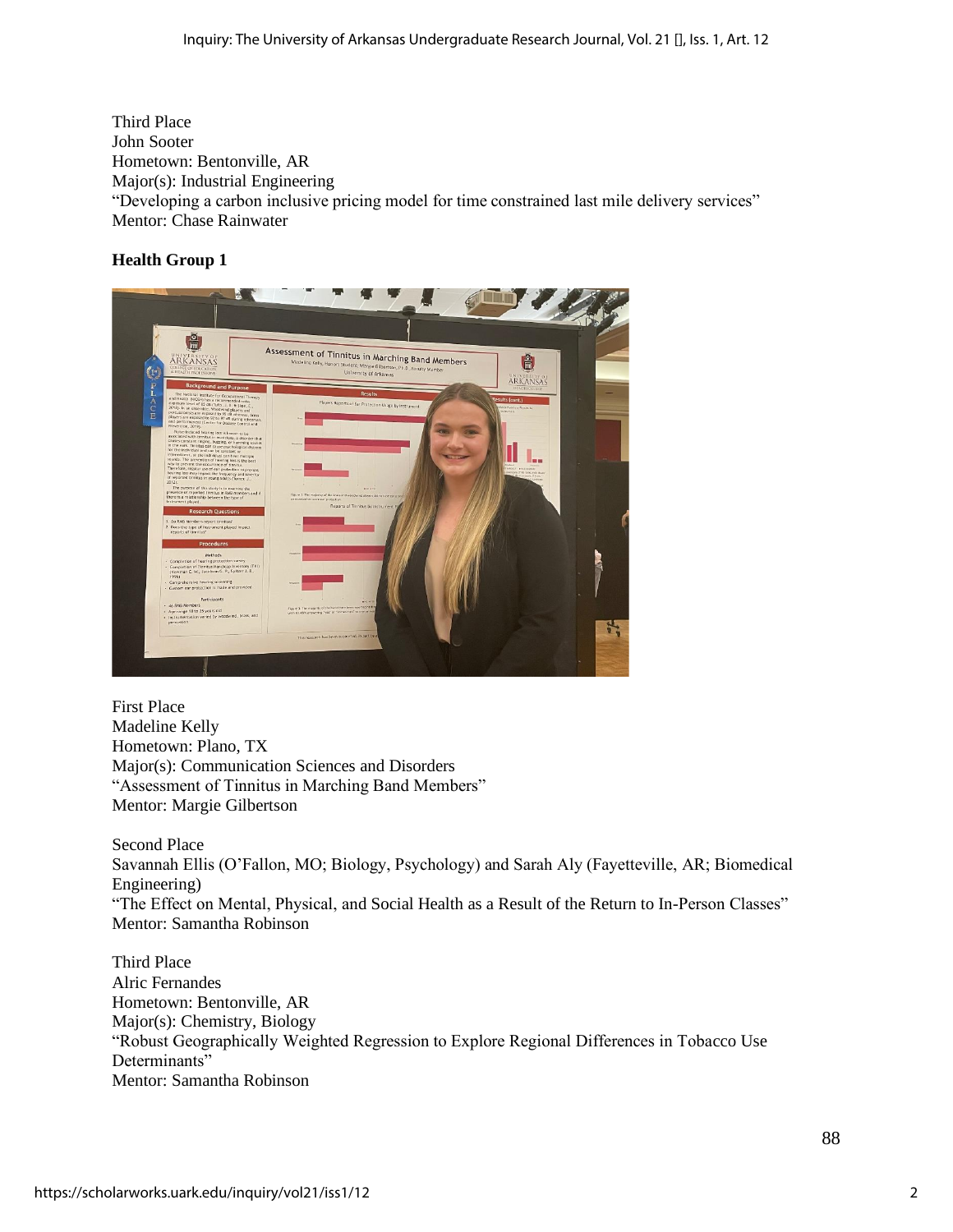## **Health Group 2**



First Place Meghan Underwood Hometown: Memphis, TX Major(s): Exercise Science "Effects of Estrogen and Progesterone on Fluid Retention and Perceived Thirst" Mentor: Brendon McDermott

Second Place Haley Stanton Hometown: Mabelvale, AR Major(s): Animal Science "Prevalence of Ehrlichia and Rickettsia Species in Ticks in Arkansas State Parks" Mentor: Ashley Dowling

Third Place Brittany Martin Hometown: Dover, AR Major(s): Kinesiology, Exercise Science "Correlation Between Circulating Inflammatory Biomarkers, DOMS, and Self-rated Function in Lean and Obese Populations After a Heavy Lifting Protocol" Mentor: Brendon McDermott

#### **Natural Science Group 1**

First Place

3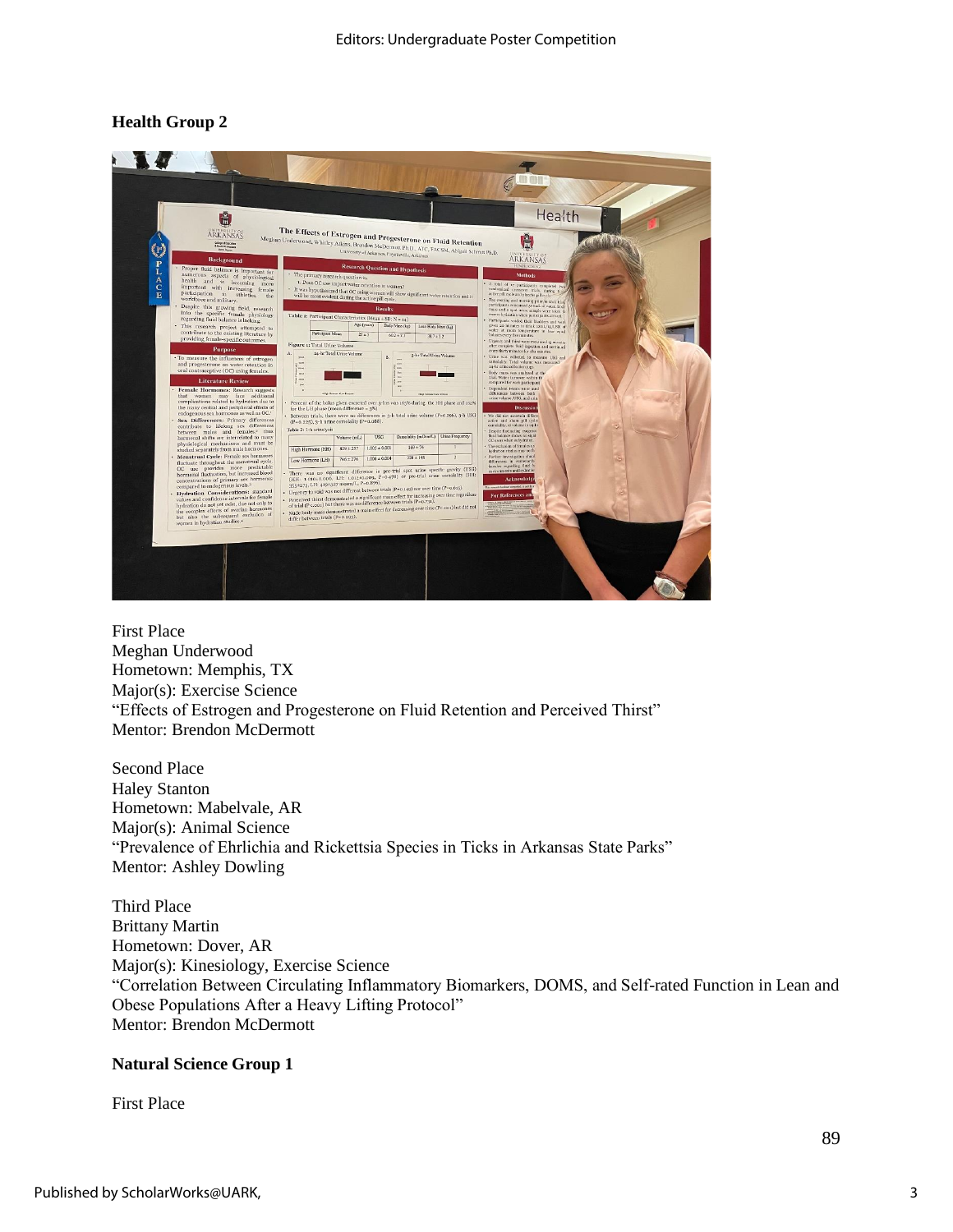Nathan Rives Hometown: Fayetteville, AR Major(s): Biology "Type I Antifreeze Protein in Polar Fish as a Model to Study Convergent and New Gene Evolution" Mentor: Xuan Zhuang

Second Place Miller Bacon Hometown: Little Rock, AR Major(s): Biochemistry, History "Amine Enhancement of Cyanoacrylate Fuming of Fingerprints" Mentor: Wesley Stites

Third Place Alexia Lo Hometown: Gentry, AR Major(s): Biochemistry "Characterization of a Ras-Related Protein in the Presence and Absence of a Small Molecule Inhibitor" Mentor: Paul Adams

## **Natural Science Group 2**

First Place Dominic Dharwadker Hometown: Fayetteville, AR Major(s): Biochemistry, French "Regulation of vacuolar H+ translocating pyrophosphatase (V-PPase) impacts sucrose formation and cytosolic pH during germination in rice" Mentor: Vibha Srivastava

Second Place Ashley Lieber Hometown: Wichita, KS Major(s): Physics "Modeling the Variability of the Sun's Total Solar Irradiance through Supervised Machine Learning Techniques" Mentor: Julia Kennefick

Third Place Ethan Peters Hometown: Fayetteville, AR Major(s): Biochemistry, Spanish "Design of a stable variant of FGF1-FGF2 dimer with potent cell proliferation activity" Mentor: Suresh Kumar

## **Social Science Group 1**

First Place Hannah Frala Hometown: Fayetteville, AR Major(s): Psychology